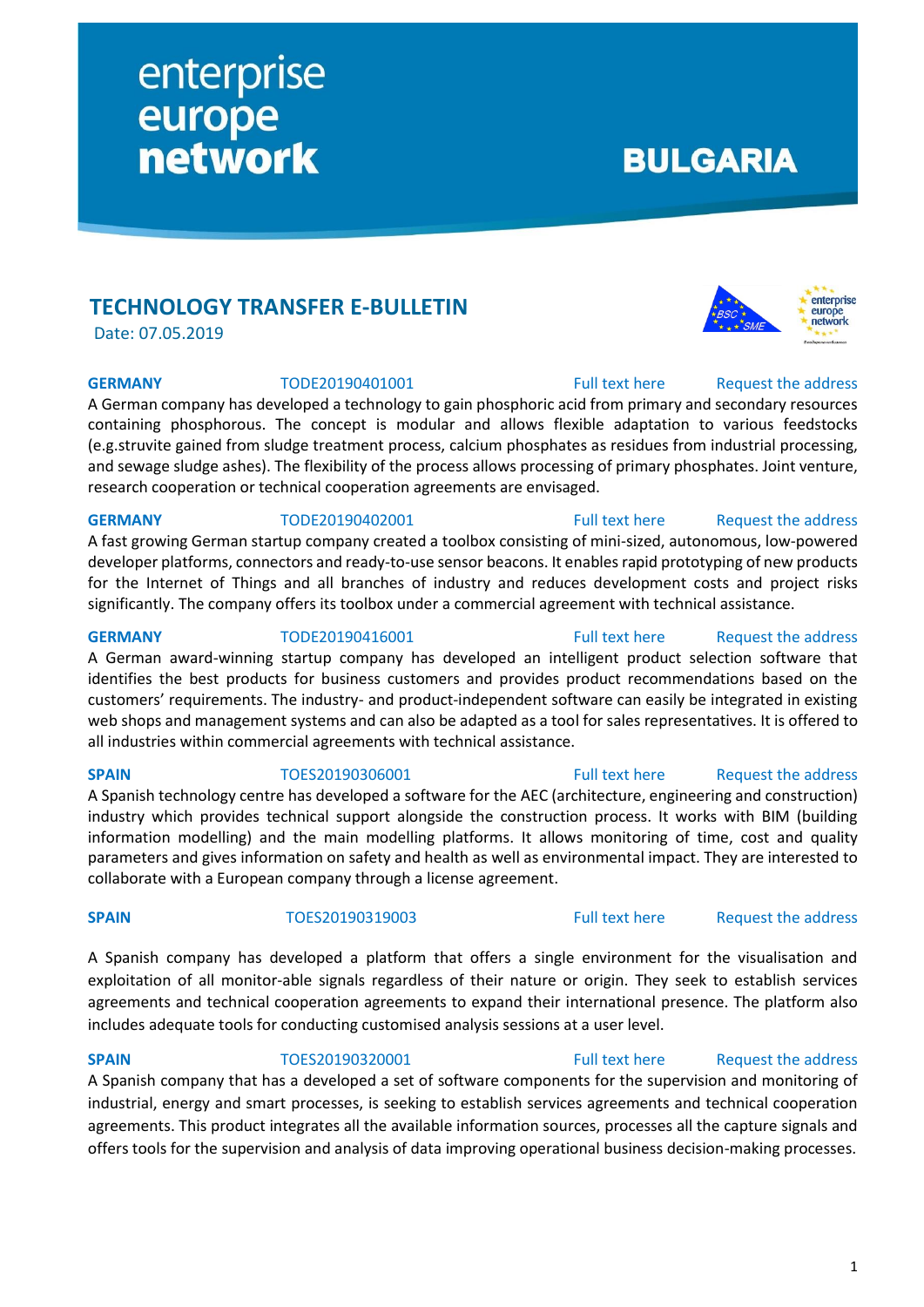## **SPAIN** TOES20190320002 [Full text here](https://een.ec.europa.eu/tools/services/PRO/Profile/Detail/a09b3c9e-1315-424c-b605-7b9966b59f32) Request the address

Spanish research institute focused in primary care offers one of the largest primary care real world data (more than 5,8 million people) including more than 150 available clinical and demographic data variables for different purposes (research projects, feasibility/exploratory studies, etc.). The institute is seeking institutions and companies for research and technical cooperation agreements.

**GREECE** TOGR20190411002 [Full text here](https://een.ec.europa.eu/tools/services/PRO/Profile/Detail/aae33fe6-30f1-4cbc-a447-6b44a07fb89f) Request [the address](http://www.een.bg/index.php?option=com_rsform&formId=13) A Greek start-up company, specialized in the field of computer vision and photogrammetry, has developed a core software module, which has been successfully integrated in industry for inventory counting, anomalies detection, dimensionality verification of manufactured parts, people tracking and plant counting. Partners active in industrial and manufacturing sector or ICT companies providing similar solutions are sought interested to conclude commercial agreement with technical assistance.

A Korean company as a leader in the semiconductor testing market wants to provide ceramic substrates to which newly developed sputtered thick coating technology has been applied. The products are high in thermal conductivity, stability and heat dissipation. The company aims to be an original equipment manufacturer(OEM) for electronics companies under commercial or manufacturing agreements.

A Ukrainian scientific institute has developed a complex microbial preparation for plant productivity increasing based on nitrogen fixing and phosphate mobilizing bacteria. The preparation stimulates plant growth, development, and protects against the influence of stress factors, phytopathogenes and phytophages. The institute is interested in cooperation with bio-factories, and enterprises that specialize in the production of microbial biopreparations in the form of license agreements.

## **GREECE** TOGR20190411001 [Full text here](https://een.ec.europa.eu/tools/services/PRO/Profile/Detail/0d6d81ca-edf4-40b6-8517-acd28151813a) Request the address

A Greek research center has developed a novel laser processing capable to provide functional coatings for antireflective, antibacterial, friction reducing and other properties. The center is looking for watchmakers, optics or lidar manufacturers for commercial agreement with technical assistance or joint venture agreement. The initial task is to test the technology in a small series of products and later to commercialize the method with the collaborator.

## **GERMANY** TODE20190424001 [Full text here](https://een.ec.europa.eu/tools/services/PRO/Profile/Detail/2ad9038d-1c41-4d94-9cb0-4dfa61830900) Request the address

A German research institute has developed a traceable, spatial calibration technology which helps to determine calibration of therapeutic ultrasound devices factors more easily. The research institute is looking for licensees amongst manufacturers of medical devices and providers of maintenance.

**GERMANY** TODE20190328007 [Full text here](https://een.ec.europa.eu/tools/services/PRO/Profile/Detail/d274a210-c169-447e-bf66-fe9e1fb72a4f) Request [the address](http://www.een.bg/index.php?option=com_rsform&formId=13)

A German research institute has developed a pulse generator circuit with high pulse repetition rate and synchronisation to an external high-frequency (HF) signal. High pulse repetition rates are used for a variety of applications in controlling of electro-optical devices as diode lasers, pockels cells, electro-optical modulators or even image intensifiers. The institute looks for partners for the joint further development of the functional model (tech. cooperation agreement) and for licensees.

## **GERMANY** TODE20190328009 **Full text here** Request the address

A German research institute has developed a SQUID-based (superconducting quantum interference device) noise thermometer to measure thermodynamic temperatures in the low-temperature range. The application of noise thermometers is useful as a reference thermometer at low temperatures (< 1 K), especially below 10 mK. Noise thermometers cover the entire temperature range of at least 0.9 mK to 4.2 K. The research institute is searching for licensees.

## **UKRAINE** TOUA20190329001 [Full text here](https://een.ec.europa.eu/tools/services/PRO/Profile/Detail/cde082e5-bfd0-4245-b4de-0c8d24ae3014) Request the address

## **SOUTH KOREA** TOKR20190423001 [Full text here](https://een.ec.europa.eu/tools/services/PRO/Profile/Detail/9a05094a-c8df-458a-a926-55fa8a61c5bf) Request [the address](http://www.een.bg/index.php?option=com_rsform&formId=13)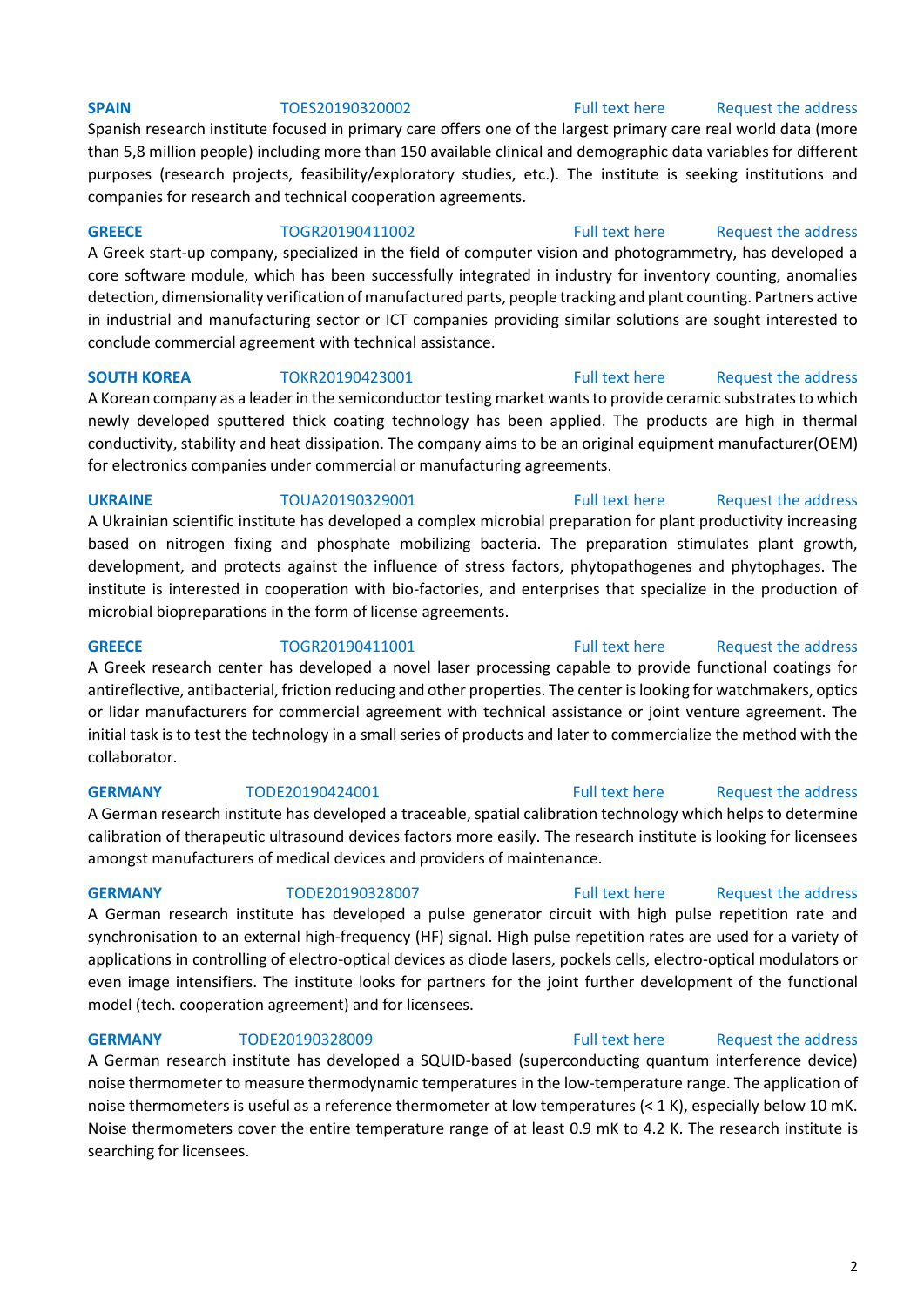A German research institute has developed a novel mirror concept for fabry-perot resonators which leads to a higher frequency stabilization of the resonator with less effort for the temperature stabilization. Fabry-perot resonators are used to stabilize laser systems. The research institute is looking for licensees.

## **GERMANY** TODE20190328006 [Full text here](https://een.ec.europa.eu/tools/services/PRO/Profile/Detail/a3342094-47be-4b49-8e38-4e76e3ac2751) Request the address

A German research institute has developed a receiver system for fibre-guided ultra-precise frequency signals. The system enables the transmission of the signal of an ultra-stable single-frequency laser over long distances in regular telecommunications optical fibres, solves the problem of the connection of a large number of customers to a single fibre link and represents a significant step in the transmission of the time signal of an optical clock. The institute is searching for licensees.

## **GERMANY** TODE20190328003 [Full text here](https://een.ec.europa.eu/tools/services/PRO/Profile/Detail/df12baae-abf0-450d-ae7f-fa0885a3d8d4) Request the address

A German research institute has developed a piconewtons transfer standard with micro-electro-mechanical systems (MEMS). This standard enables the calibration of atomic force microscopes as the bending stiffness of their cantilevers can be exactly determined. The offered solution based on a reference surface enables the use of atomic force microscopes as force sensor in pharmaceutical and material research. The institute is looking for licensees and partners for technical cooperation agreements.

## **GERMANY** TODE20190328001 [Full text here](https://een.ec.europa.eu/tools/services/PRO/Profile/Detail/b1bf05fa-1ad3-49cb-b879-e2b200c6009a) Request the address

A German research institute has developed a force measuring device which enables the measurement of tensile and compressive forces without changes of the measurement setup. Due to the offered redirection device changeover times are eliminated. Hereby new and faster calibrations are possible for the entire tensile and compressive force measuring range with zero passage. Additional advantage is that only one climate chamber is needed. The research institute is looking for licensees.

A German research institute has developed a built-up measurement transducer system for torques based on the interlocking of several transducers. The technology of the research institute allows a multiplication of the calibration area. The measuring principle enables the combination of transducers and hereby the application in greater loads of torque measurement. The institute looks for licensees.

## **GREECE** TOGR20190412001 [Full text here](https://een.ec.europa.eu/tools/services/PRO/Profile/Detail/acd294f6-47f6-4a28-bbb8-55febc4eb036) Request the address

A Greek SME that deals with concrete structures has developed and manufactures innovative ultra thin inorganic cement laminates and inorganic high-performance lightweight sandwich components that are used as decoration and building components for new buildings and for retrofitting of existing buildings. The company seeks partners which are interested in applying these products in their country under a commercial agreement with technical assistance or in manufacturing them by license agreement.

A Greek inventor with a long-standing experience in the field of sales and distribution of electrocution prevention devices, has developed an innovative leakage sensitivity controller that protects human life against electrocution and simplifies the installation with a plug-n-play interface. The inventor and his team are open to collaborations under manufacturing, joint venture and/or license agreements.

## **CZECH REPUBLIC** TOCZ20190329001 [Full text here](https://een.ec.europa.eu/tools/services/PRO/Profile/Detail/236fd7c4-966a-4817-b0fd-29305e27aefe) Request the address

An old Czech animal breeding institute has developed a liquid form of an extender concentrate for the dilution and preservation of boar semen that is primarily intended to facilitate and simplify its preparation compared with present extenders that are predominantly in powder form. The client looks for companies breeding pigs and/ or a partner dealing with boar semen usage. Co-operation should be based on a commercial agreement with technical assistance or a license agreement.

## **GERMANY** TODE20190328002 [Full text here](https://een.ec.europa.eu/tools/services/PRO/Profile/Detail/7e879f57-8266-4701-840a-d32e4774f8d2) Request the address

**GREECE** TOGR20190329001 [Full text here](https://een.ec.europa.eu/tools/services/PRO/Profile/Detail/5febccf0-bede-4462-92e6-ff11a615e497) Request the address

## **GERMANY** TODE20190328008 [Full text here](https://een.ec.europa.eu/tools/services/PRO/Profile/Detail/fe397f1e-ca3a-4cd8-a9e3-8035abd77de9) Request the address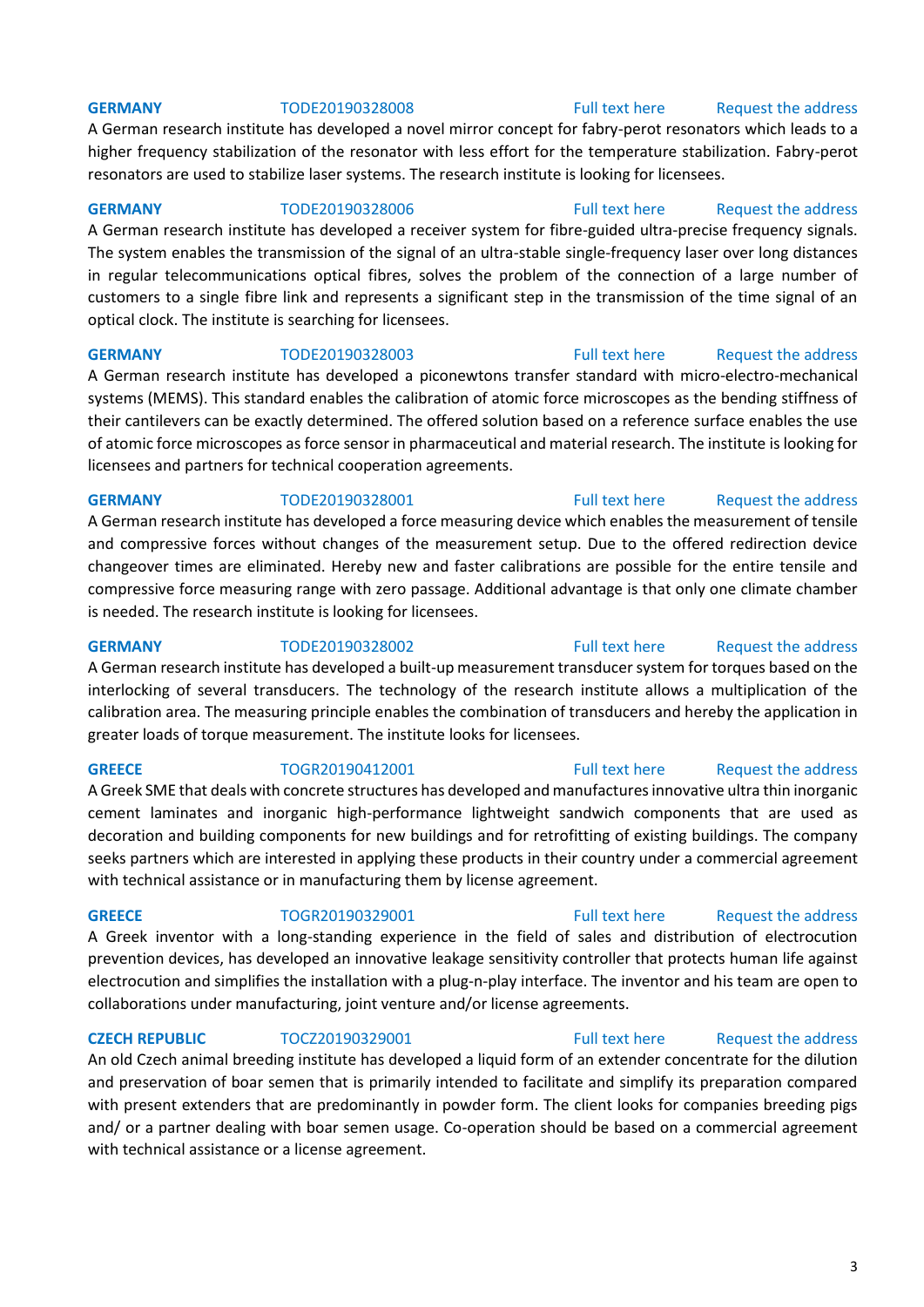## **TURKEY** TOTR20190321001 [Full text here](https://een.ec.europa.eu/tools/services/PRO/Profile/Detail/fcb8bd66-8b6f-45e7-8f04-8f5a469b24fb) Request the address

A Turkish company, specialized in engineering services for automotive, is looking to develop a project to reduce commercial vehicle fuel consumptions with a novel methodology the company itself developed. This metehodology aims to reduce driver effects on fuel consumption with adaptive tracking. The company use its automotive background in this method. The company is looking for research cooperation agreements to carry out further tryout and prepare a joint work under the H2020 or Eureka call.

## **SPAIN** TOES20190326001 [Full text here](https://een.ec.europa.eu/tools/services/PRO/Profile/Detail/ad54cb10-86fd-4f1b-a2f1-cda532099bd1) Request the address

A Spanish tech-based company, has developed an automatic gas detection and alert software system for smart industrial monitoring through infrared cameras. It enables exhaustive monitoring and real-time alerting regarding different threats for industries such as gas, fire, flares, liquid leaks, etc. The company is looking for license agreements.

## **SPAIN** TOES20190404001 [Full text here](https://een.ec.europa.eu/tools/services/PRO/Profile/Detail/53736d4e-34d8-42f7-b38e-990c9e0e24a7) Request the address

Spanish ICT start-up has developed an application to operate all the keys to access any environment (web, social network, physical place,…) and the users can have a universal access with their smartphone. It is designed to store, in a safe manner, the set user/pass in the mobile device and be able to share (an encrypted version) with clients a credential. The company is looking for licence agreement.

## **THE NETHERLANDS** TONL20190426001 [Full text here](https://een.ec.europa.eu/tools/services/PRO/Profile/Detail/2bb0c98b-9571-406a-9fe1-f2cce48aa80d) Request the address

An SME in Tubular Membranes for Ultra-Filtration and Forward Osmosis (UF and FO) located in the Netherlands is searching one or more partners to further develop new applications for existing tubular ultra filtration membrane products as well as for Forward Osmosis technology. The client is considering a technical cooperation agreement

An established Slovak scientific and research institute has successfully managed a piezoelectric pressure sensor based on GaN material substrate, intended to operate in extreme conditions of high temperature and chemically aggressive environment, with high electron mobility transistor (HEMT) as sensing element. The preferred cooperation types are license agreement or financial agreement.

## **SLOVAKIA** TOSK20190321001 [Full text here](https://een.ec.europa.eu/tools/services/PRO/Profile/Detail/451f5b09-90a8-4871-a419-e682b49de24b) Request the address

An established Slovak scientific and research institute in cooperation with a well-known national university has developed a novel metal composite material for biomedical implants. The metal composite fabricated via powder metallurgy comprises bioinert titanium (Ti) matrix and biodegradable component, in particular magnesium (Mg). The preferred cooperation types are license agreement and financial agreement.

## Established Slovak scientific and research institute has developed a novel probe for realization of local charge transient analysis.Charge transient microscopy displays the relief or other characteristic of the surface layer with high spatial resolution using a scanning transient microscope probe placed and moved in a short distance from the displayed surface. The preferred cooperation types are license agreement and financial agreement.

**SLOVAKIA** TOSK20190402001 [Full text here](https://een.ec.europa.eu/tools/services/PRO/Profile/Detail/280843f4-9873-4d9d-b750-dd8841497243) [Request the address](http://www.een.bg/index.php?option=com_rsform&formId=13)  A novel ultra-lightweight superconductive wire based on magnesium diboride (MgB2) core stabilized with unique aluminum (Al) composite sheath has been developed by a Slovak research institute. The preferred cooperation types are license agreement or financial agreement.

## **ITALY TOIT20190417001** [Full text here](https://een.ec.europa.eu/tools/services/PRO/Profile/Detail/afa55b93-bf91-4bef-af04-4e15a297a949) Request the address

A leading Italian public medical research centre committed to healthcare and translational medicine has developed an innovative mouth gag for intra-oral procedures to perform safe and easier palatal and oropharyngeal transoral surgery thanks to a retractable and pinching mechanism for tongue compression and tongue base advancement. The medical research centre is looking for industrial partners interested in licensing agreement or technical cooperation agreement of the new device.

## 4

**SLOVAKIA** TOSK20190312001 [Full text here](https://een.ec.europa.eu/tools/services/PRO/Profile/Detail/bf192ecc-972c-464b-b7cf-eeae8e1733b5) Request the address

## **SLOVAKIA** TOSK20190325001 [Full text here](https://een.ec.europa.eu/tools/services/PRO/Profile/Detail/288338eb-0c8f-4803-989b-7367c066db04) Request the address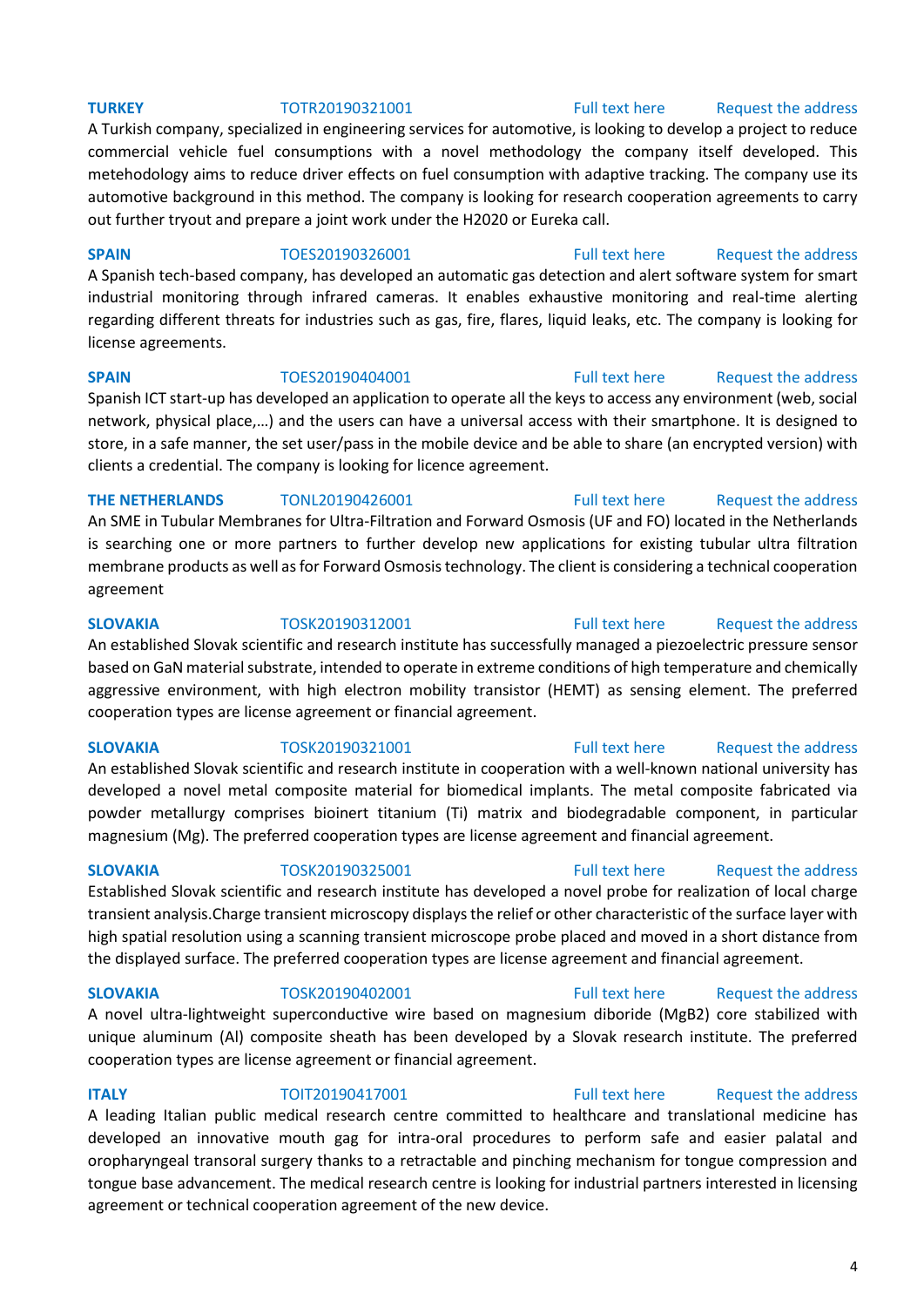## **GERMANY** TODE20190322001 [Full text here](https://een.ec.europa.eu/tools/services/PRO/Profile/Detail/3275ff59-d7c8-4182-8656-94e0e759abf9) Request the address

Researchers of a German university developed a trans aortic proximal aortic stent-graft [TAPAS-Graft] for insertion into a blood vessel with a proximal triggering mechanism in transaortic approach and with selfexpanding prosthesis. The university offers its new invention for a licence agreement worldwide.

## **GERMANY** TODE20190327001 [Full text here](https://een.ec.europa.eu/tools/services/PRO/Profile/Detail/90bab054-be63-451b-a62c-111aaa1de91f) Request the address

Researchers of a German university developed a filter unit with one or multiple microwave resonators integrated into the filter material to monitor filter load during operation. In this way filter exchange intervals can be adjusted to actual filter capacity. The technology is applicable for filtration of contents out of gases or fluids in the fields of industrial waste air, safety at work, fire service and disaster control. The university offers its invention for a license agreement worldwide.

**GERMANY** TODE20181129001 [Full text here](https://een.ec.europa.eu/tools/services/PRO/Profile/Detail/7b783dd2-662a-4a11-82a3-af0d55d723bd) Request the address Researchers of a German university invented an arch branched laser-assisted endovascular stent-graft system. This new approach of coupling stent-grafts as a stent-graft system can be used in laser-assisted treatment of aortic arch aneurysms and arch dissections under neuroprotection using an extracorporeal shunt device. The university offers its patent for a license agreement worldwide.

**SPAIN** TOES20190411001 [Full text here](https://een.ec.europa.eu/tools/services/PRO/Profile/Detail/c9f55528-7b40-49d5-8e57-97d4b46202ae) Request the address A Spanish biomedical research networking center has developed innovative micelles as non-viral vectors for drug delivery (in particular for siRNA - small interfering RNA delivery) into cancer cells. They are looking to establish license, research cooperation or technical cooperation agreements.

**SPAIN** TOES20190411002 [Full text here](https://een.ec.europa.eu/tools/services/PRO/Profile/Detail/792302cb-e783-48a3-b700-e554587611b3) Request the address

A Spanish biomedical research center has developed an innovative method for the synthesis of a functional version of enzymes with high biological activity (i.e. enzymatic). They have reached to this method by encapsulation in an all-in-one process, vehiculating these enzymes in extracellular vesicles (EVs). This method can be applied for protein-based therapies, and the research center is looking to establish license, research cooperation or technical cooperation agreements for this technology.

A German research institution with a focus on energy related technologies is working on surface modification using ultrashort pulse lasers. Partners interested in functionalised surfaces for any application and materials are welcome to test the technology.

sputtering device where a homogeneous erosion of the target is achieved and the stability and the production

rate of nanoparticle flux for long periods of time are enhanced. Industrial partners manufacturers of industrial

## **UNITED KINGDOM** TOUK20190319001 [Full text here](https://een.ec.europa.eu/tools/services/PRO/Profile/Detail/aeeac3d1-7d73-4567-b926-4806d4c53d4d) Request the address

exploitation of technology.

A novel pumping concept which uses low-pressure gas to induce an in pipe vortex, without internal moving parts, using optimized orifices to induce fluid propulsion. This UK engineering design company (previously manufacturer) seeks a commercial technologically based Joint Venture partner or Licensee to invest in: - Prototype development (scale/deployment) - Materials choices (metals/polymers) - Research in various applications (Fluids/mixed media/gases) - Manufacturing options.

**ROMANIA** TORO20190405001 [Full text here](https://een.ec.europa.eu/tools/services/PRO/Profile/Detail/ac6ae4a8-026e-45fb-9857-5e9833b3cc51) Request the address A Romanian SME is providing a sustainable residential housing solution along with specific services related to conception, design, choice of materials and building handbook and monitoring of the building project. The SME is searching for partners on the European market – prescribers (engineering offices, architects) and project owners (real estate and social landlords, building companies) involved in sustainable construction projects to close commercial agreements with technical assistance

## A Spanish research institution and a Spanish advanced technology R&D company have developed a magnetron

## **GERMANY** TODE20190423001 [Full text here](https://een.ec.europa.eu/tools/services/PRO/Profile/Detail/cd39201c-5802-4a32-a440-db0e9029a82e) Request the address

## **SPAIN** TOES20180904001 [Full text here](https://een.ec.europa.eu/tools/services/PRO/Profile/Detail/27779b3a-79d8-41d8-b415-d44bcd9621ab) Request the address

and/or lab equipment are being sought to collaborate through a patent license agreement for commercial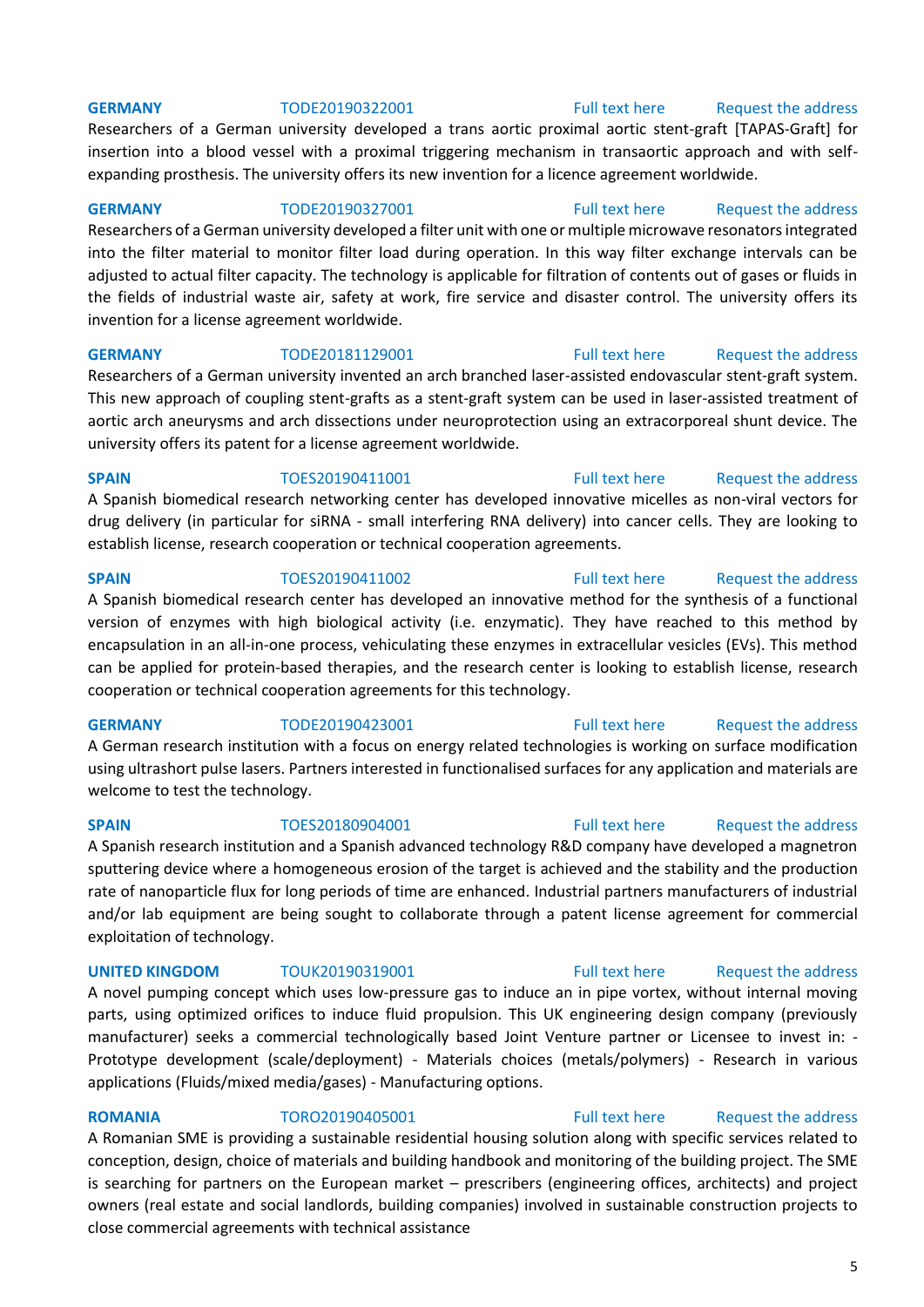## A Slovenian research institute has developed a novel approach for reaching highly effective antibacterial action in a human- and environmentally- friendly way using active gold. The technology can be used for the formation of implants in orthopaedics, dentistry, plastic surgery, for antibacterial protection in first-aid material, in cosmetics for hygiene etc. The institute is looking for partners interested in a licensing agreement or research cooperation agreement.

## **SPAIN** TOES20190403002 [Full text here](https://een.ec.europa.eu/tools/services/PRO/Profile/Detail/eea3e58a-09ad-4780-a3af-932de6fea398) Request the address

A Spanish research group of the public health system has developed a technology based on polymorphisms for diagnosis, prognosis and classification of patients with sensorineural hearing loss, and especially those with Meniere's disease. Until now there has been no available biological method which allows early diagnosis or establishing a long-term hearing loss prognosis. A license and / or technical cooperation agreement is sought.

A Spanish research group of the public health system has developed a plate specially designed for sampling contaminant bacterial flora with the palm of the hand. The sampling on the hand palm makes it easy to use and apply. A license agreement or an technical cooperation agreement for a public or private partnership for the further development of the patented technology is sought.

## **SPAIN** TOES20190404002 [Full text here](https://een.ec.europa.eu/tools/services/PRO/Profile/Detail/a4c9735a-6373-46cb-8e92-ba9df7c79108) Request the address A Spanish research group of the public health system has developed a preloaded injectable device for the treatment of cerebral edema in altitude sickness. A license agreement or an agreement for a public or private partnership for the further development of the patented technology is sought.

## **SPAIN** TOES20190424001 [Full text here](https://een.ec.europa.eu/tools/services/PRO/Profile/Detail/a0cbb5dd-c62a-4208-b43e-ba6f22f9518e) Request the address A Spanish research group of the public health system has developed a method for screening, diagnosis, prognosis and/or monitoring osteoporosis. The method consists in a drug that allows obtaining useful data with more efficacy than current drugs. A license agreement or a technical cooperation agreement is sought.

## **SPAIN** TOES20190404006 [Full text here](https://een.ec.europa.eu/tools/services/PRO/Profile/Detail/6804744b-e24c-4392-97f3-bedc4a13a0f0) Request the address

A Spanish research group of the public health system has developed a diagnostic technology in the episodic vestibular syndrome (EVS) by using proinflammatory cytokines. A license agreement or an agreement for a public or private partnership for the further development of the patented technology is sought.

## **SPAIN** TOES20190424002 [Full text here](https://een.ec.europa.eu/tools/services/PRO/Profile/Detail/d31cf7f2-74fd-4b3e-a4b8-2da3c044e00e) Request the address A Spanish research group of the public health system has developed a marker for the non-invasive diagnosis of renal fibrosis. It allows detection, diagnosis, prediction and/or prognosis of renal fibrosis in an individual, as well as following the efficacy of a treatment for this disease. A license agreement or a technical cooperation agreement is sought.

## A Spanish research group of the public health system has developed a new therapy for the treatment or prevention of GVHD through a kit composed of an immunosuppressive agent and mesenchymal stromal cells of adipose tissue. The therapy improves and facilitates the processing and accessibility of the donor tissue. A license agreement or a technical cooperation agreement for a public or private partnership for the further development of the patented technology is sought.

## **SPAIN** TOES20190424004 [Full text here](https://een.ec.europa.eu/tools/services/PRO/Profile/Detail/53dea360-5940-4c41-b0e9-e7edcfdedd1e) Request the address A Spanish research group of the public health system has developed a method of identifying circulating epithelial cells in peripheral blood to discriminate between patients with chronic obstructive pulmonary disease. The technology allows an earlier and more specific detection of the pulmonary disease than other current methods. A license agreement or a technical cooperation agreement for a public or private partnership for the further development of the patented technology is sought.

## 6

## **SLOVENIA** TOSI20190415001 [Full text here](https://een.ec.europa.eu/tools/services/PRO/Profile/Detail/6a299f88-430f-4dcc-9a07-fb9f9f194b84) Request the address

## **SPAIN** TOES20190404005 [Full text here](https://een.ec.europa.eu/tools/services/PRO/Profile/Detail/a2b88555-462a-4ccc-91fd-90b3b2a56c8e) Request the address

## **SPAIN** TOES20190424003 [Full text here](https://een.ec.europa.eu/tools/services/PRO/Profile/Detail/039ca9fc-3f19-49ca-b62e-c333b4730551) Request the address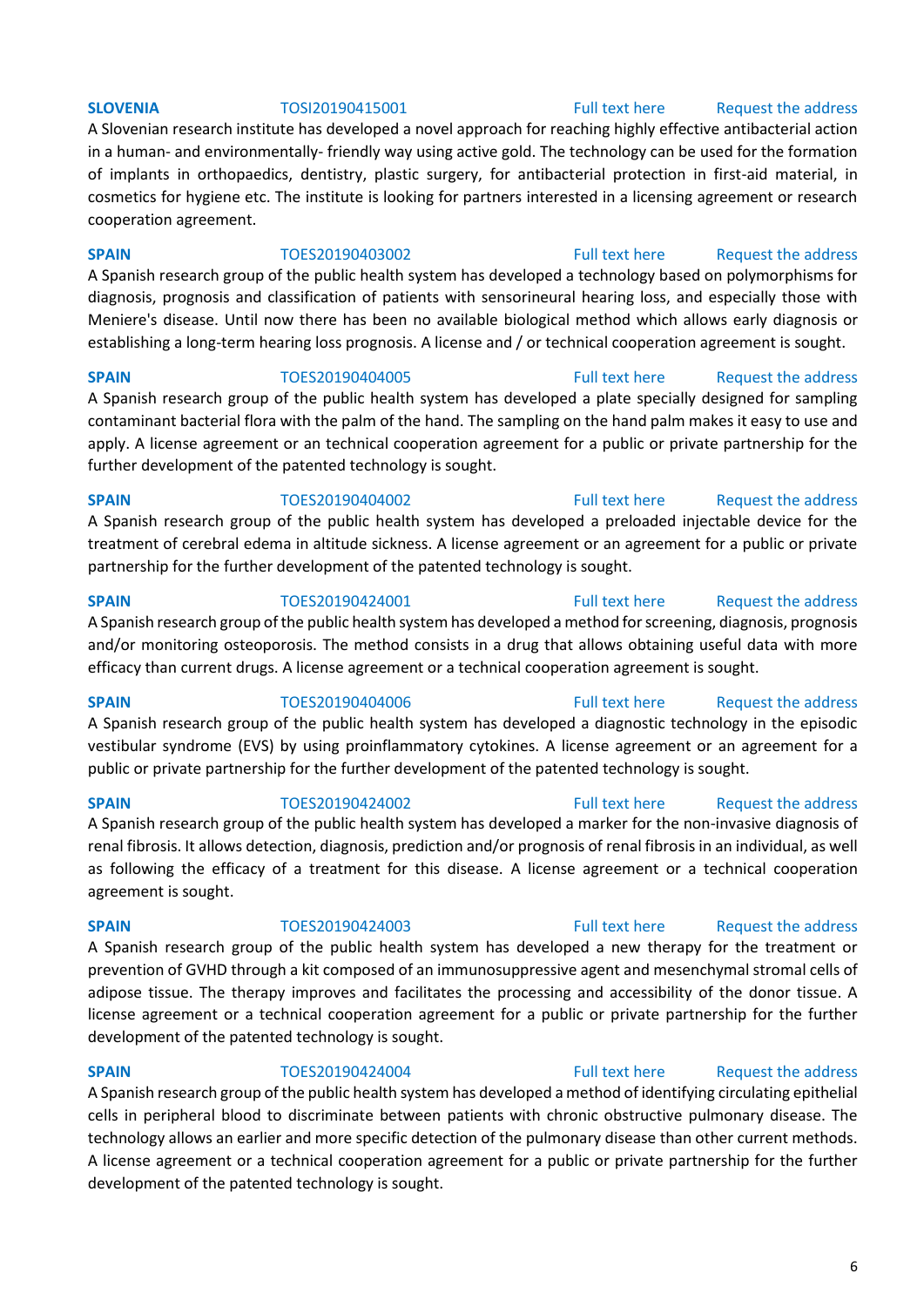## **SPAIN** TOES20190401003 [Full text here](https://een.ec.europa.eu/tools/services/PRO/Profile/Detail/bb120ffe-2058-4c56-b324-810953684a89) Request the address

A Spanish hospital research group has developed a cell culture medium suitable for the isolation and/or enrichment of cancerous stem cells (CSCs). This technology does not require previous manipulation of cells and it is serum free. The research group is seeking to establish a licensing agreement or an agreement of a publicprivate partnership in order to further develop the technology (technical cooperation agreement).

**ITALY TOIT20190401001** [Full text here](https://een.ec.europa.eu/tools/services/PRO/Profile/Detail/c235d82b-db98-48ca-b59b-7d83eec31f22) Request the address An Italian company that provides an advanced decision support system for precision viticulture able to operate world wide, is looking for: industrial or commercial partners in the agrifood sector, under a commercial agreement with technical assistance; industries interested in IPR acquisition, under a license agreement; companies or research center in the ICT sector to further technological improvement of the system, under research or technical cooperation agreement.

## **ITALY TOIT20190415001** [Full text here](https://een.ec.europa.eu/tools/services/PRO/Profile/Detail/cebaa52e-bd92-4739-95bc-378e80814dae) Request the address An Italian company active in the health and wellness field developed a technology process able to implement

nano-data in different items and individual accessories for the protection from electrosmog's disorders. The company is looking for partners willing to invest in the development of the technology through commercial agreement with technical assistance. Technical cooperation agreement with the aim of codesign of products with enhanced features is also welcome.

## **SPAIN** TOES20190328001 [Full text here](https://een.ec.europa.eu/tools/services/PRO/Profile/Detail/d408ab85-4bcc-4b7d-8876-d2d3a5949949) Request the address

A Spanish company designs, optimizes and manufactures advanced materials (carbon-based electrode materials) for energy storage systems, through a proprietary nanomaterial development platform. The team counts with a unique and disruptive technology covered by property rights and know how with impact in clean technology procedures and products, enabling a carbon neutral society. The types of partnerships considered are license agreements, research, and joint venture agreements.

**THE NETHERLANDS** TONL20190327001 [Full text here](https://een.ec.europa.eu/tools/services/PRO/Profile/Detail/4cec2fba-c834-4d8c-9f14-f3bd1f87d706) Request the address A Dutch automatic number plate recognition (ANPR) expert is looking for cooperation with system integrators in the framework of a commercial agreement with technical assistance or a license agreement. The company develops and supplies a computer vision neural network development and deployment platform, which is already being used for license plate recognition. The system works inside an edge computing Internet of Things (IoT) ANPR sensor for license plate recognition.

A German research group has developed a new type of a multifunctional, low-weight cabin wall for aircrafts, which guarantees comfortable cabin humidity and low noise levels. Sought are industrial partners for development and implementation of the aircraft cabin wall for transfer of IP rights, licensing, knowledge transfer or research cooperation to refine the technology in commercially relevant projects and increase market readiness. Contacts from other possible application areas are welcome.

An East of England company with an enviable reputation for 100% customer satisfaction are leading providers of solutions to complex inspection and measurement related problems in manufacturing. Users benefit from cleverly devised, soundly engineered working solutions and an insight into future possibilities for their product and process development. Type of collaboration proposed: commercial agreement with technical assistance. Also, technical cooperation around new vision based products.

**UNITED KINGDOM** TOUK20190401001 [Full text here](https://een.ec.europa.eu/tools/services/PRO/Profile/Detail/6442abc0-456f-480a-9073-1c564fcc57cd) Request the address Smart devices and sensors haven't really taken off yet because of the hassle and cost of setting them up. An East of England start-up company has launched a technology that is easy to adopt for both manufacturers and endusers and furthermore, is often cheaper than the 'dumb' version. Manufacturers of doorbells, smoke alarms, and all types of sensors are sought for license agreements.

## **UNITED KINGDOM** TOUK20190408001 [Full text here](https://een.ec.europa.eu/tools/services/PRO/Profile/Detail/ac9ae0b7-8067-446a-aee3-635208da7ea7) Request the address

**GERMANY** TODE20190329001 [Full text here](https://een.ec.europa.eu/tools/services/PRO/Profile/Detail/c65cb4e7-6be2-44ba-81ca-03503f0ab65f) Request the address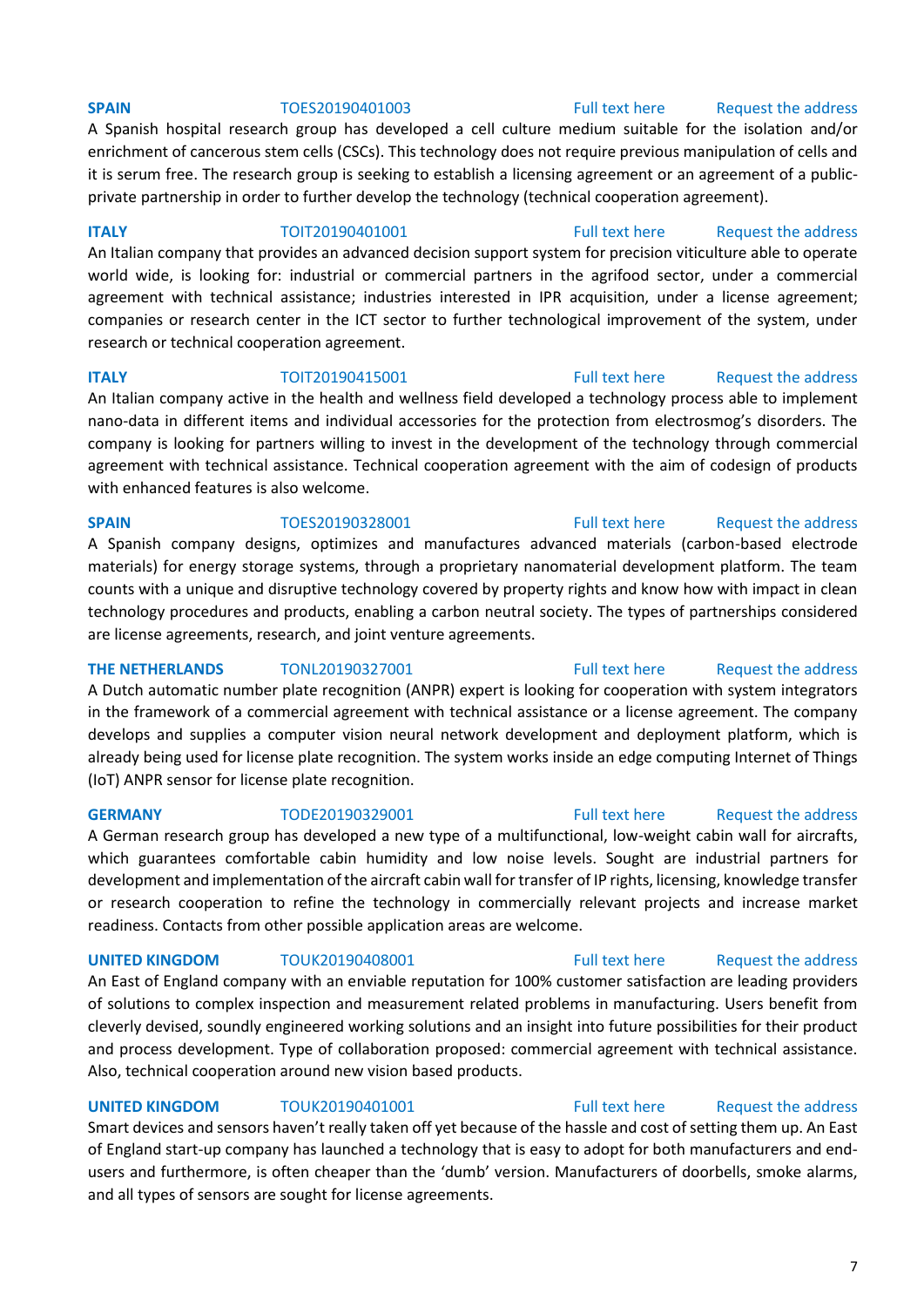## **CZECH REPUBLIC** TOCZ20190409001 [Full text here](https://een.ec.europa.eu/tools/services/PRO/Profile/Detail/50db1b4f-1b94-4f20-8add-3e7cbd65260c) Request the address

A Czech university has developed a sound absorbing panel with nanofibrous membrane for applications in room acoustic, transportation and noise control. The sound absorbing material solves noise problem of wide frequency spectrum and is lighter and thinner than others. The scientists are looking for partners interested in further research and development based on a technical cooperation agreement and for companies interested in production under a license agreement.

## **THE NETHERLANDS** TONL20190408001 [Full text here](https://een.ec.europa.eu/tools/services/PRO/Profile/Detail/5ba8bc47-a676-43cb-9519-79ff82774def) Request the address

Dutch technology centre for sales and service of vertical disc stack separator is offering self cleaning separators for cream separation, milk cleaning, whey separation, whey clarification and milk standardization. The technology can be applied in small and large dairies. The company offers a commercial agreement with technical assistance to experienced partners with a complementary product portfolio and service department in various countries in Europe.

## **CZECH REPUBLIC** TOCZ20190424001 [Full text here](https://een.ec.europa.eu/tools/services/PRO/Profile/Detail/6e3bc96f-5b76-4e17-8f2e-a93119177812) Request the address The Czech researchers have developed an air handling unit with thermoelectric heating and cooling. The unit

includes the possibility of additional heating or cooling of the air, using the principle of a heat pump, where one or more thermo-electric modules based on the Peltier effect are used instead of a conventional compressor and expansion unit. The unit forms a separate local heating, ventilation, and air conditioning system. The technology is offered on the basis of a license agreement.

A French company created a platform simplifying robots missions planning in complex environments. Their software allows to program, survey, simulate and analyze a mission with several types of autonomous vehicles involved. They are looking for license agreements with partners willing to integrate their software. For those willing to get technical assistance, they deal with license and technical cooperation agreements.

**CROATIA** TOHR20180614001 [Full text here](https://een.ec.europa.eu/tools/services/PRO/Profile/Detail/dd7edbaf-937e-47cb-a43a-a6213e17291e) Request the address A Croatian academic research group active in the field of high-throughput monoclonal antibodies (mAb) development for cutting-edge applications, including proteome analysis offers its collection of mAb. Additionally, the offer includes customized production of proteins. The potential application field is industry and academia worldwide, for research and experimental therapies. The center is interested in non-exclusive licensing agreements or service agreement and joint research.

A Dutch SME designs, co-develops and produces custom made transformers, coils and assemblies. Due to orthocyclic winding technology, coils have high density windings and therefore use less energy, copper weight and volume, resulting in a higher performance. Products in serial volumes are being manufactured on in-house built, fully automated winding machines. The SME is interested in a commercial agreements with technical assistance with manufacturers of linear motors and e-mobility motors.

**ITALY TOIT20190416001** [Full text here](https://een.ec.europa.eu/tools/services/PRO/Profile/Detail/348a1936-e738-449f-aa3d-ad19b5e84ec7) Request the address

commercial agreements with technical assistance.

An Italian research group has developed new therapeutic approaches to neurodegenerative and autoinflammatory pathologies. The research group is interested in finding partners for developing the research targeting neurological diseases. Partners may be pharmaceutical companies, startup or other research groups interested in research collaborations, in technical or research cooperation agreements or in financial agreements for future developments of a product.

## **GERMANY** TODE20190404001 [Full text here](https://een.ec.europa.eu/tools/services/PRO/Profile/Detail/b9612f25-672d-45d2-9cd5-102af825c4ca) Request the address A German SME has developed an advanced and highly sophisticated optical quality control system for inline quality assurance in manufacturing of plastic, metal, glass and paper products, requiring surface analysis, print inspection, position control, measurement, and completeness check. The system enables to reduce pseudodefects rejection to a minimum while ensuring the highest defect detection rate. Partners are sought for

## **FRANCE** TOFR20190118002 [Full text here](https://een.ec.europa.eu/tools/services/PRO/Profile/Detail/6d35d554-d968-4554-a239-6c954c260934) Request the address

## **THE NETHERLANDS** TONL20190326001 [Full text here](https://een.ec.europa.eu/tools/services/PRO/Profile/Detail/be511cf5-55d7-449f-96ce-0e9a1333bb4f) Request the address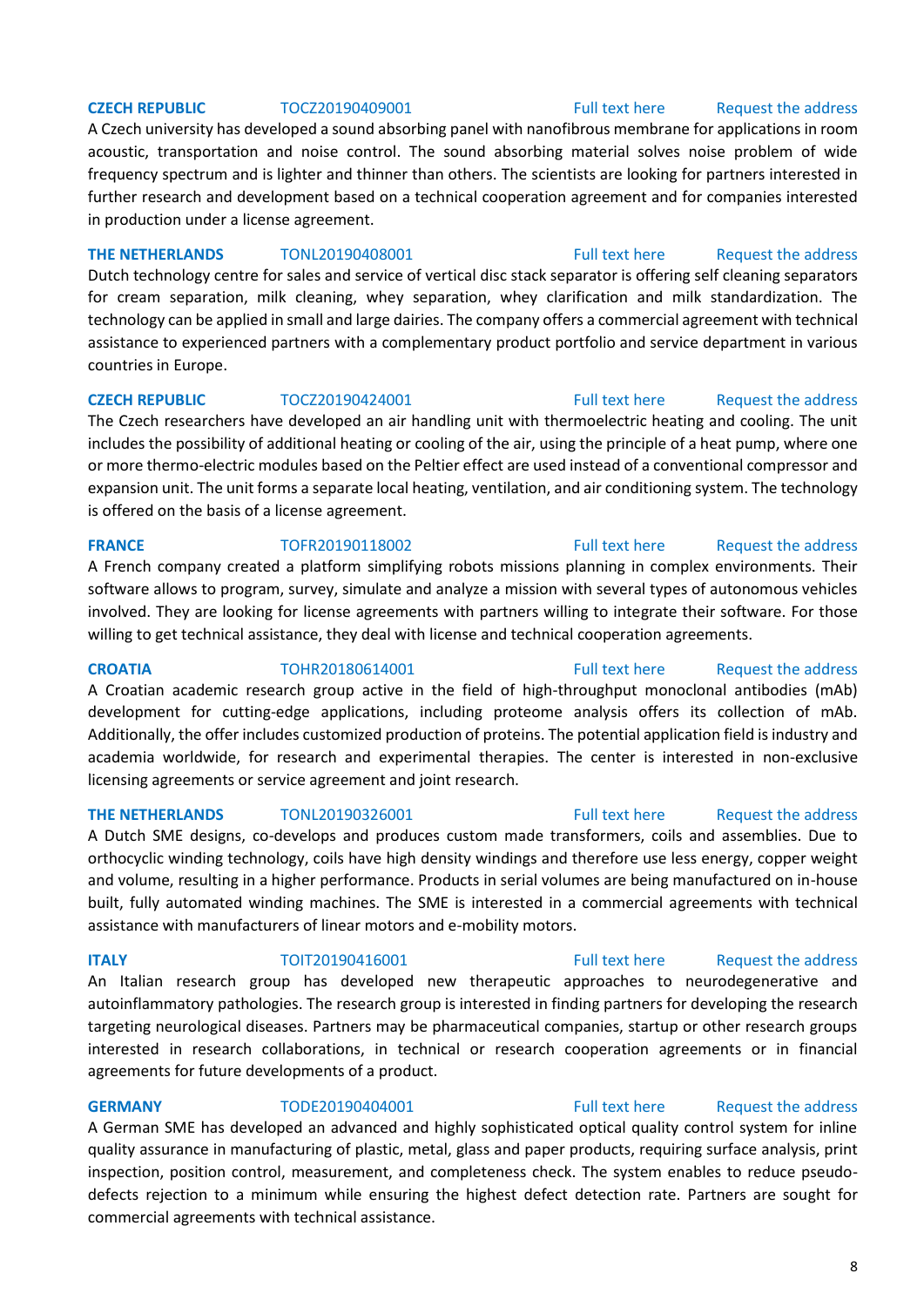**GERMANY** TODE20190416002 [Full text here](https://een.ec.europa.eu/tools/services/PRO/Profile/Detail/8c00d114-d09e-433d-b89a-19728d7f9fc6) Request the address

A German engineering company developed and patented a microflotation wastewater treatment technology that has proven very effective in sludge thickening. In most cases, activated sludge can be thickened from 3-5g/l to 50-70g/l without the addition of flocculants. It significantly reduces the sludge volume for disposal and makes it more suitable as biomass or for incineration. Applications are in municipal as well as industrial wastewater treatment. License agreements are offered.

**GERMANY** TODE20190404002 [Full text here](https://een.ec.europa.eu/tools/services/PRO/Profile/Detail/c4c459bb-d565-4696-b0a1-c3a7986130f1) Request the address A German university developed an adaptive two-position controller with reduced control-value range for application in engines, pumps, heaters and others. It saves energy and reduces wear. Industrial licensees are sought.

## **GERMANY** TODE20190322002 [Full text here](https://een.ec.europa.eu/tools/services/PRO/Profile/Detail/4beca25b-412c-4b89-83d7-e53717310e3a) Request the address A German university is developing a powertrain integrated DC-DC converter for hybrid vehicles. The new solution has less space requirements and it weighs less than conventional systems. Thus it results in cost savings. Industrial partners are sought to develop the invention to market maturity within technical cooperation and for license agreements.

**GERMANY** TODE20190425001 [Full text here](https://een.ec.europa.eu/tools/services/PRO/Profile/Detail/32371531-3bef-4770-83a9-daae88d0d073) Request the address A German university developed a cancer therapy strategy based on a carbohydrate antigen GD2 target upregulation by an enhancer of zeste homolog 2 (EZH2) EZH2 inhibition. This development responds to the need for improved therapies in GD2 low or GD2neg cancers. The university offers license agreements to industrial partners.

**POLAND** TOPL20190409001 [Full text here](https://een.ec.europa.eu/tools/services/PRO/Profile/Detail/924b53b8-40ad-4794-8416-c157b157e09d) Request the address A Polish company is looking for partners interested in manufacturing an innovative modular formwork for foundations and pillars based on a licence agreement in order to introduce the product on global markets.

A Singapore SME has developed a costing diagnostics software for the manufacturing industry to address the concerns of cost wastage. The 99.99% accuracy of the software allows continuous improvement of cost saving activity through modelling. Apart from being accurate, the product also saves time and effort for the management and engineers. The SME seeks partnerships with MNEs and SMEs of all sizes through technology licensing agreements.

## **ITALY TOIT20190419001** [Full text here](https://een.ec.europa.eu/tools/services/PRO/Profile/Detail/c8a23869-264e-460b-8675-5aa8e5e257a8) Request the address

An Italian research team is developing an air curtain device for museum application. The device is able to preserve museums artefacts from microclimatic conditions and atmospheric pollutants by means of a mobile air curtain technique. The curtain will behave as a virtual barrier capable of preserving the object from the environmental pollution, allowing at the same time its fruition by the public. Partnerships sought are technical cooperation agreements.

**GERMANY** TODE20190312003 [Full text here](https://een.ec.europa.eu/tools/services/PRO/Profile/Detail/0873a1af-5fc6-4c41-b150-e69e8815571a) Request the address

A German university developed an optical data transmission system that increases the transmission capacity via fiber optics by using several orthogonal modes. The university offers a license and a technical cooperation agreement.

## **GERMANY** TODE20190312001 [Full text here](https://een.ec.europa.eu/tools/services/PRO/Profile/Detail/44fb852f-85c9-4ba8-bba1-275596d7ef3e) Request the address A German university developed a navigation method for cleaning robots. The robots in the swarm divide the space between each other which makes the cleaning efficient and with low multiple coverage. The university offers a license and a technical cooperation agreement.

9

## **SINGAPORE** TOSG20190314001 [Full text here](https://een.ec.europa.eu/tools/services/PRO/Profile/Detail/96a8599b-8ea3-4717-ae4f-b0042e759f05) Request the address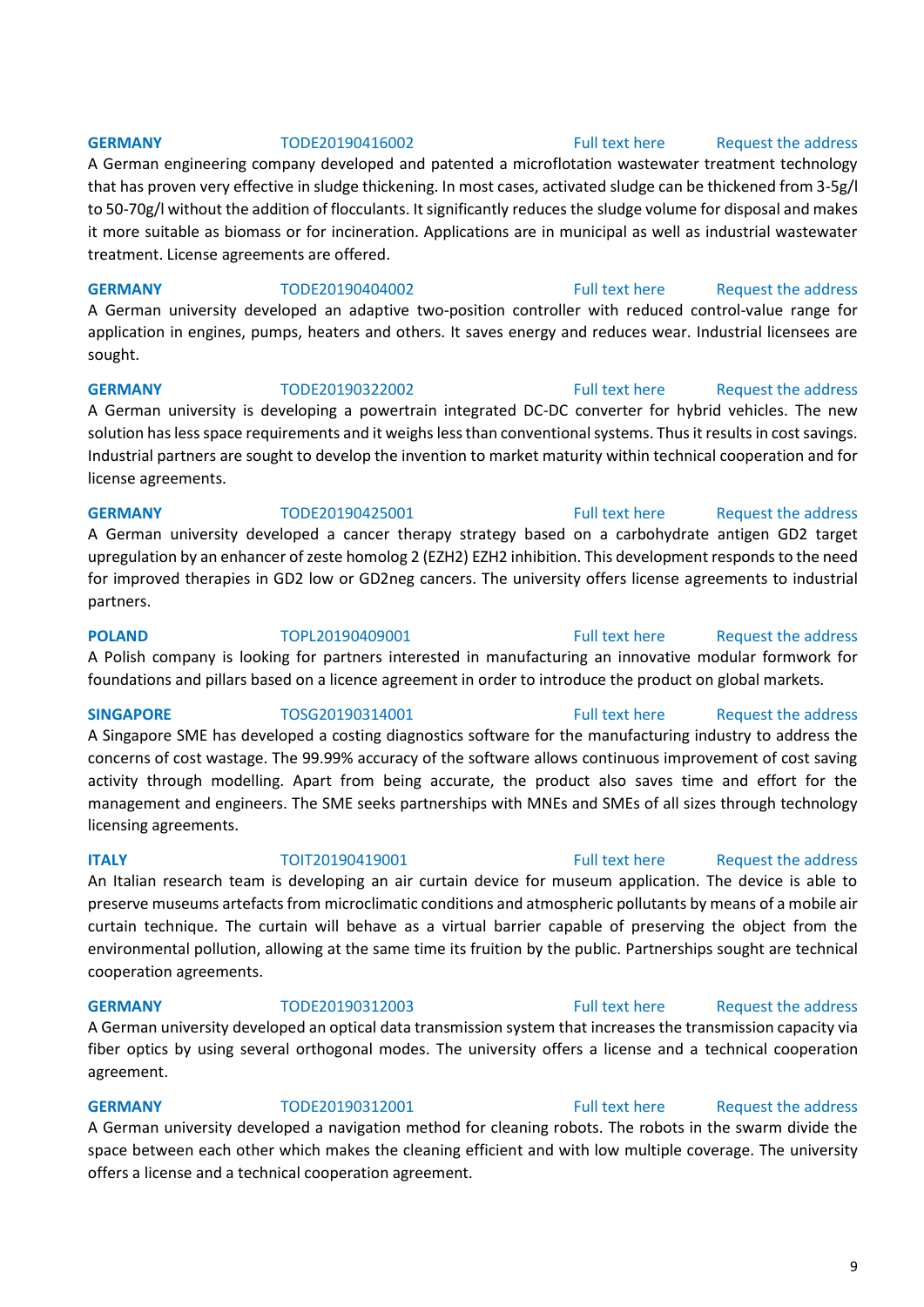A German university developed a device that improves the harvesting of electromagnetic radiation. It increases the efficiency at low power and enlarges the dynamic range. The university offers a license agreement and a technical cooperation agreement to industrial partners.

## GERMANY **TODE20190312005** [Full text here](https://een.ec.europa.eu/tools/services/PRO/Profile/Detail/413fcf32-1502-42c8-812c-23c98e3e8682) Request the address

Researchers at a German university developed a process that improves the quality of low frequency sound reproduction from small speaker enclosures. Small sealed enclosures achieve deep bass reproduction with smooth roll off and flat phase response without inappropriate loudspeaker diaphragm displacements and excessive power needs. The university offers a license agreement as well as a technical cooperation agreement.

## **ARMENIA** TOAM20190321001 [Full text here](https://een.ec.europa.eu/tools/services/PRO/Profile/Detail/56d15393-676c-497c-bc65-ebb129efbfaf) [Request the address](http://www.een.bg/index.php?option=com_rsform&formId=13)

Armenian Research Institute engaged in fundamental researches and practical elaborations has developed basically new hydride cycle (HC) method for synthesis of aluminides of refractory metals, prospective as advanced materials for various types of industry. Partners are sought in industry and academia for research cooperation or manufacturing agreement, and joint venture or financial agreement.

## **SPAIN** TOES20190312001 [Full text here](https://een.ec.europa.eu/tools/services/PRO/Profile/Detail/2d03f06c-f8b2-4a3d-be49-69ad39ae90ba) Request the address A Spanish university offers a new anaerobic treatment of complex wastewater with biogas production, which is optimized for the agrofood sector. The new treatment is conformed by a bioreactor. A support material is used, in a non-arranged way, increasing the active biomass accumulation capacity and allowing downwards flow in the digestion tank. Industrial partners specialized in designing and installing depuration plants are sought for a technical cooperation or licence agreement.

## **GERMANY** TODE20190326001 [Full text here](https://een.ec.europa.eu/tools/services/PRO/Profile/Detail/31a8edfe-6507-482b-8185-410c0a0d2235) Request the address A German research institution has developed a single-step, versatile, cost-effective, pilot-plant scale approved production process for wood-plastic composites (WPC) and other natural fiber composites (NFC) with tunable mechanical properties for different applications. An industrial partner in the NFC, WPC, compounding or refiner branch, i.e. a refiner manufacturer, NFC, WPC, pulp or fiberboard producer/processor is sought for licensing, IP transfer, knowledge transfer or research cooperation.

A German research institution has generated positive data on the use of interleukin-22 binding protein as biomarker for prediction and monitoring of the individual efficacy of anti-TNF-alpha treatments of Inflammatory Bowel Disease and other chronic inflammatory conditions. Sought are SMEs and MNEs of any size, which are involved in the development of such treatments, especially for optimization of anti-TNF-alpha therapy for licensing, transfer of rights, knowledge transfer, or R&D cooperation.

## **GERMANY** TODE20190410001 [Full text here](https://een.ec.europa.eu/tools/services/PRO/Profile/Detail/744e7e51-12eb-4a53-923d-a00387ef5df6) Request the address

A German company has developed a front wind vector field measurement system for optimising wind speed, wind direction and turbulence measurements in wind farms including an auto detection system for yaw error misalignment, pitch control and wake. This reduces the dynamic loads on wind turbine components and increases the annual energy production. Licensees, technical or research cooperation with wind turbine manufacturers and operators are sought.

## **QATAR** TRQA20190423001 [Full text here](https://een.ec.europa.eu/tools/services/PRO/Profile/Detail/67c0ed8a-77a5-4362-8a53-e65d2109cfd9) Request the address

This Qatari company is the biggest tank manufacturing company in Qatar. They make all kinds of storage tank such as fuel, chemical. They have developed an activity for the manufacture of concrete hollow masonry blocks mold. They are looking for a technical partnership through a service agreement to enhance concrete hollow masonry block mold fabrication.

## **ITALY** TRIT20190405001 [Full text here](https://een.ec.europa.eu/tools/services/PRO/Profile/Detail/6b5fa22d-269b-4909-b9a5-5cbc16a376be) Request the address An Italian startup active in the field of pharmaceutical technologies has developed an encapsulated cannabidiol enriched olive oil. The company is now willing to bring the product from lab-scale to progressive scale-up and

## production and is looking for a contract manufacturing organisation expert in encapsulation technology via

## 10

## **GERMANY** TODE20190312002 [Full text here](https://een.ec.europa.eu/tools/services/PRO/Profile/Detail/cea92416-6097-4b24-aa72-d4d05f0fd828) Request the address

## **GERMANY** TODE20190215001 [Full text here](https://een.ec.europa.eu/tools/services/PRO/Profile/Detail/ecd5d809-e7b3-44dd-9ec9-693e15253132) Request the address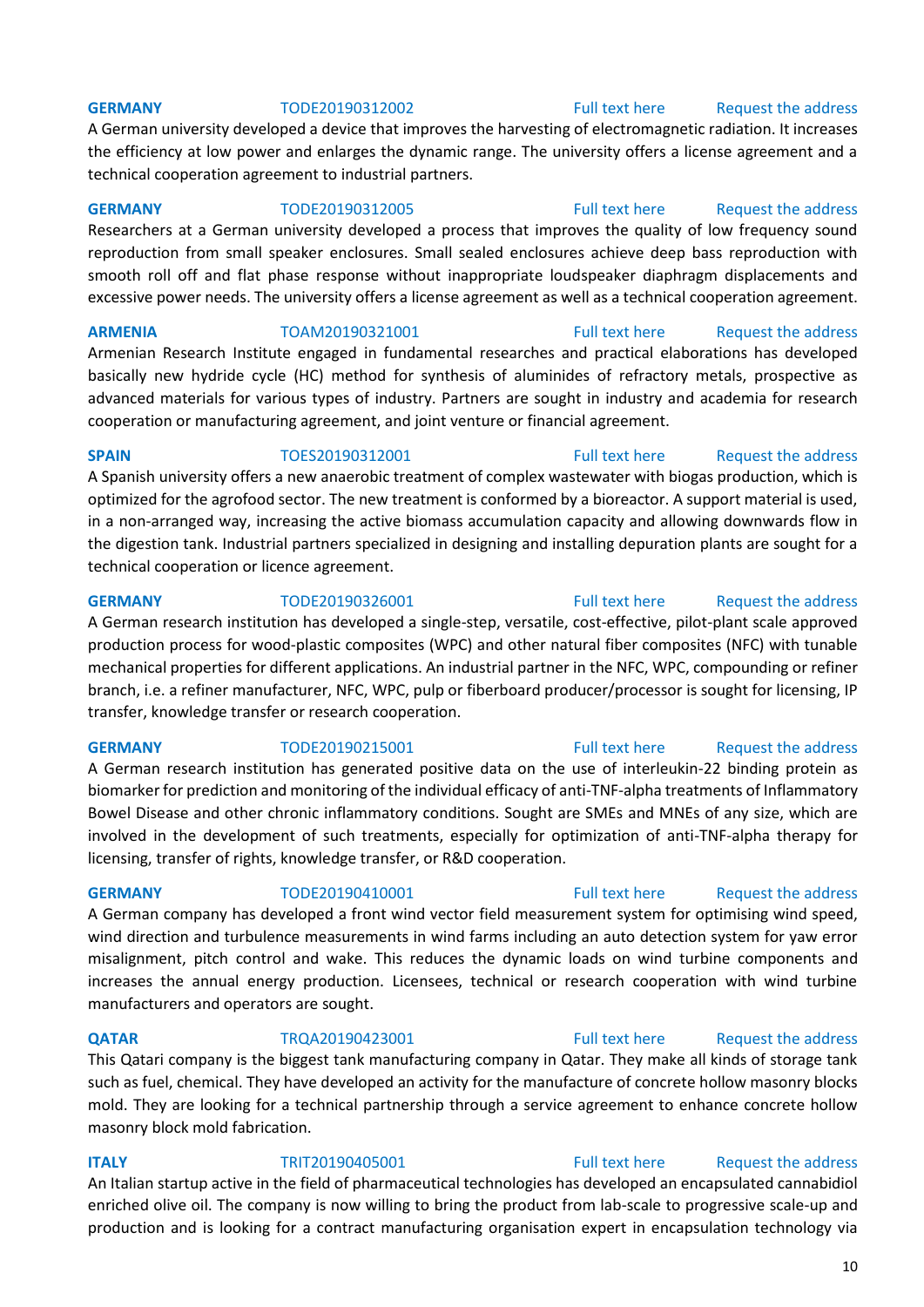prilling/spheronization technique. Cooperation is sought with companies of any size, through manufacturing

Austrian companies search for solutions in additive manufacturing (AM). Potential partners can offer AM methods to manufacture products based on a metal-ceramic mix with the possibility to add diamond elements to the final product. Furthermore, they are interested in a function follows form approach. The companies are looking for start-ups to implement additive manufacturing solutions under technical cooperation agreement or commercial agreement with technical assistance.

**THE NETHERLANDS** TRNL20190410001 [Full text here](https://een.ec.europa.eu/tools/services/PRO/Profile/Detail/adccb5e6-a0e6-42b5-b528-80d47ead4d7e) Request the address A global leader in logistics, based in the Netherlands offering a broad range of solutions including transporting packages and freight, facilitating international trade.One of the key market segments is the healthcare industry. The multinational is interested to work with partners to develop more reusable packaging in healthcare. To become an even better partner for their business clients they are looking for developing partners interested in a commercial agreement with technical assistance.

**AUSTRIA** TRAT20190418004 [Full text here](https://een.ec.europa.eu/tools/services/PRO/Profile/Detail/4adaec6b-27a6-4b48-b987-ca3c77b7e71d) [Request the address](http://www.een.bg/index.php?option=com_rsform&formId=13)  Austrian companies search for a technical solution for real time monitoring of production processes and immediate error recognition using augmented and/or mixed reality technologies for remote maintenance and work instructions. They are looking for start-ups from Europe to co-develop and implement the technology under a technical cooperation agreement or commercial agreement with technical assistance.

## **THE NETHERLANDS** TRNL20190328003 [Full text here](https://een.ec.europa.eu/tools/services/PRO/Profile/Detail/ad9de7a5-fcb1-4ba6-bf74-60126997f084) Request the address

agreement (private label) or joint venture agreements.

Dutch company, part of an international accountancy & advisory firm is looking for companies that can help to develop a solution to turn unstructured data from different sources into structured information for the audit process without losing the trace to its original source. Collaboration based on a Research Cooperation Agreement or a Technical Cooperation Agreement. This Technology Request refers to an innovation challenge published on an open innovation platform.

**ITALY TRIT20190402001** [Full text here](https://een.ec.europa.eu/tools/services/PRO/Profile/Detail/f111bfd4-3531-495c-b2e7-8f2bfdc3bd63) Request the address An Italian company skilled in planning and managing urban and industrial facilities, has carried out a feasibility study regarding a biowaste recovery project aimed at fertilizer and energy production to be implemented in Dakar, Senegal. The project is expected to be funded according to the Cotonou Agreement. It is looking for companies with know how in biogas and fertilizer production plants, interested to be involved in the project

## A Spanish clinic specialised in helping stroke patients to recover mobility and daily living abilities has developed an innovative gym where stroke patients can work to improve mobility. The company is seeking innovative technologies to help patients with neurological injuries to recover independence in two ways, whether improving mobility or cognitive abilities. They are looking for commercial agreements with technical assistance or technical cooperation agreements.

## **THE NETHERLANDS** TRNL20190401001 [Full text here](https://een.ec.europa.eu/tools/services/PRO/Profile/Detail/b248c481-c503-4bae-a597-7e3b3b597422) Request the address

A Dutch organization in data science and analytics is searching for partners with solutions to produce the enzyme Linamarase, that can breakdown toxin in cassava. Currently the unpredictable levels of the toxic compounds in cassava-derived products make the material unattractive for global food producers. The challenge is to produce this enzyme industrially with the help of biotechnology. A technical cooperation agreement will be provided. This request is part of an open innovation challenge.

## **THE NETHERLANDS** TRNL20190409001 [Full text here](https://een.ec.europa.eu/tools/services/PRO/Profile/Detail/964d7a38-e8f5-425d-bba0-e1b08d1fd284) Request the address

activities through a Technological Agreement.

The Dutch law enforcement organization is looking for SME's and start-ups from Europe that offer solutions to uncover the revenues and assets of illicit production and sale of synthetic drugs. How can SME's assist in conducting research into people, systems and organizations that misbehave and cause damage to society. The

## **SPAIN** TRES20190430001 [Full text here](https://een.ec.europa.eu/tools/services/PRO/Profile/Detail/563a726b-f8cd-4b8f-9b2a-feee104fbf8c) Request the address

## 11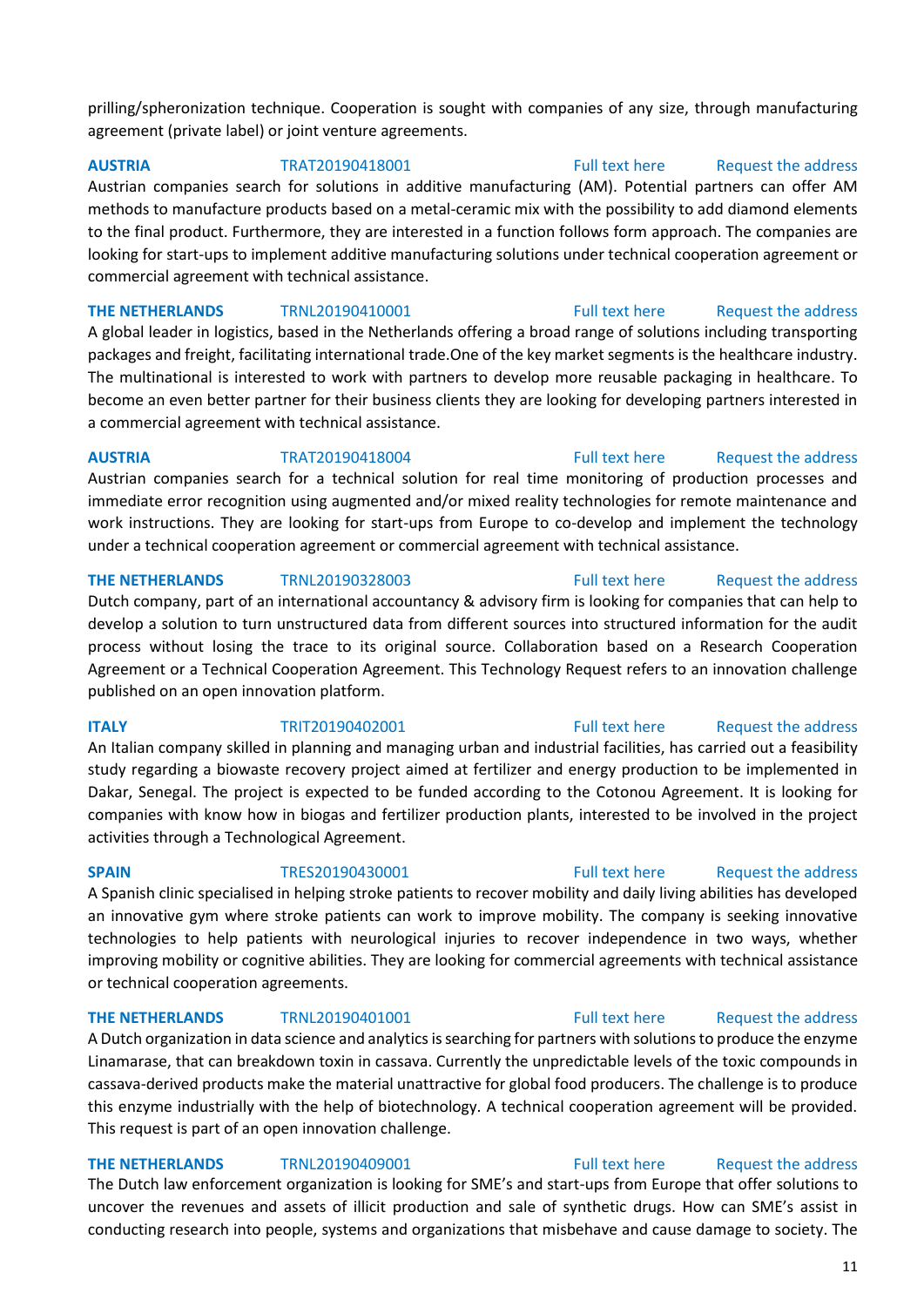## cooperation would be in the frame of a research or a technical cooperation agreement. This request refers to an innovation challenge published on an open platform.

**THE NETHERLANDS** TRNL20190328001 [Full text here](https://een.ec.europa.eu/tools/services/PRO/Profile/Detail/8d7e7111-304f-4d43-888f-cc28c3f09ec8) Request the address

Dutch company specialized in Customs & Trade Control supports clients with all customs- and cross-border handling transactions. Due to increasing e-commerce, the import flow of a variety of products from outside EU, mainly China, is growing and subject to customs regulations which is done manually. Therefore company is looking for an automated system for classification of goods and value validation in co-creation or as a partner in the frame of a services or technical cooperation agreement.

**THE NETHERLANDS** TRNL20190328002 [Full text here](https://een.ec.europa.eu/tools/services/PRO/Profile/Detail/10c2b23f-de68-442d-ba25-abc8c5a37559) Request the address A not for profit company is an incubator for a Dutch medical university and other universities worldwide. It builds the next generation learning platform for new ways of surgical training & teaching. They aim to build a simpler and cheaper surgical instrument set for caesarean delivery, laparotomy and open fracture treatment with partners within the frame of a technical cooperation agreement. This request is part of an open innovation challenge.

## **AUSTRIA** TRAT20190418002 [Full text here](https://een.ec.europa.eu/tools/services/PRO/Profile/Detail/40066cf4-53b5-4dd0-ade2-390aa5f7ac6a) [Request the address](http://www.een.bg/index.php?option=com_rsform&formId=13)

Austrian companies search for a technical solution to measure material conditions of industrial products in extreme environmental conditions. Solutions could range from sensor technology to image analysis but should be small sized and transfer information wireless. They are looking for start-ups to co-develop and implement the technology under a technical agreement or commercial agreement with technical assistance.

## **THE NETHERLANDS** TRNL20190408002 [Full text here](https://een.ec.europa.eu/tools/services/PRO/Profile/Detail/ab4a24a8-d630-4279-8950-cec61fffe922) Request the address

To minimize rail traffic nuisance the incident control team of the Dutch rail infrastructure manager solves problems on the spot. The workers cannot go to the toilet because they are working in the middle of nowhere most of the time. Therefore the company is looking for a solution that can be carried easily, keeps the environment clean and creates some privacy. The company aims for a manufacturing or a technical cooperation agreement. This challenge is published on an open innovation platform.

Dutch energy company wants to accelerate energy transition by investing in innovations that lower energy prices of off-shore wind or solar farms. Concepts are sought that can lower costs of maintenance, storage of electricity or transport of hydrogen or can increase efficiency. Especially start-ups & SMEs with early stage ideas are invited to join the online platform. R&D investments could be in the frame of a joint venture, a financial, license, research- or technological cooperation agreement.

Dutch telecom company with various networks providing telecom, IT and television services is looking for technology to reduce and monitor energy of software applications and hardware. For example by making the data traffic and usage responsive or using more energy efficient software coding. The company aims to set up a cooperative pilot project to demonstrate the potential of the technology within the framework of a services agreement. This challenge is published on an open innovation platform.

## **THE NETHERLANDS** TRNL20190403001 [Full text here](https://een.ec.europa.eu/tools/services/PRO/Profile/Detail/ce6f5ae7-7b0a-4ffd-b785-aafa30e74d37) Request the address

A Dutch technology development company is a forerunner in renewable chemistry. The company produces liquid humins in the production process of the new plant-based plastic polyethylene furanoate (PEF). The company is looking for technologies, applications and ideas for creating products by applying humins as a novel sugar-based raw material. Cooperation would be in the frame of a research or a technical cooperation agreement. This request is part of an open innovation challenge.

## **THE NETHERLANDS** TRNL20190402001 [Full text here](https://een.ec.europa.eu/tools/services/PRO/Profile/Detail/2c3b840a-61e1-4ad0-97e1-4eaf73f16b07) Request the address

A Dutch company is a leading technology development company and forerunner in renewable chemistry. The company developed a process that converts non-food plant-based feedstock into industrial sugars and lignin. The company is looking for novel technologies, applications and ideas for the lignin that would bring added value

## **THE NETHERLANDS** TRNL20190408001 [Full text here](https://een.ec.europa.eu/tools/services/PRO/Profile/Detail/1cd8d36f-6857-402b-82c5-ac3c9268f390) Request the address

**THE NETHERLANDS** TRNL20190410002 [Full text here](https://een.ec.europa.eu/tools/services/PRO/Profile/Detail/f5c7adf9-6d2f-4962-9881-00e70d8d1bc6) Request the address